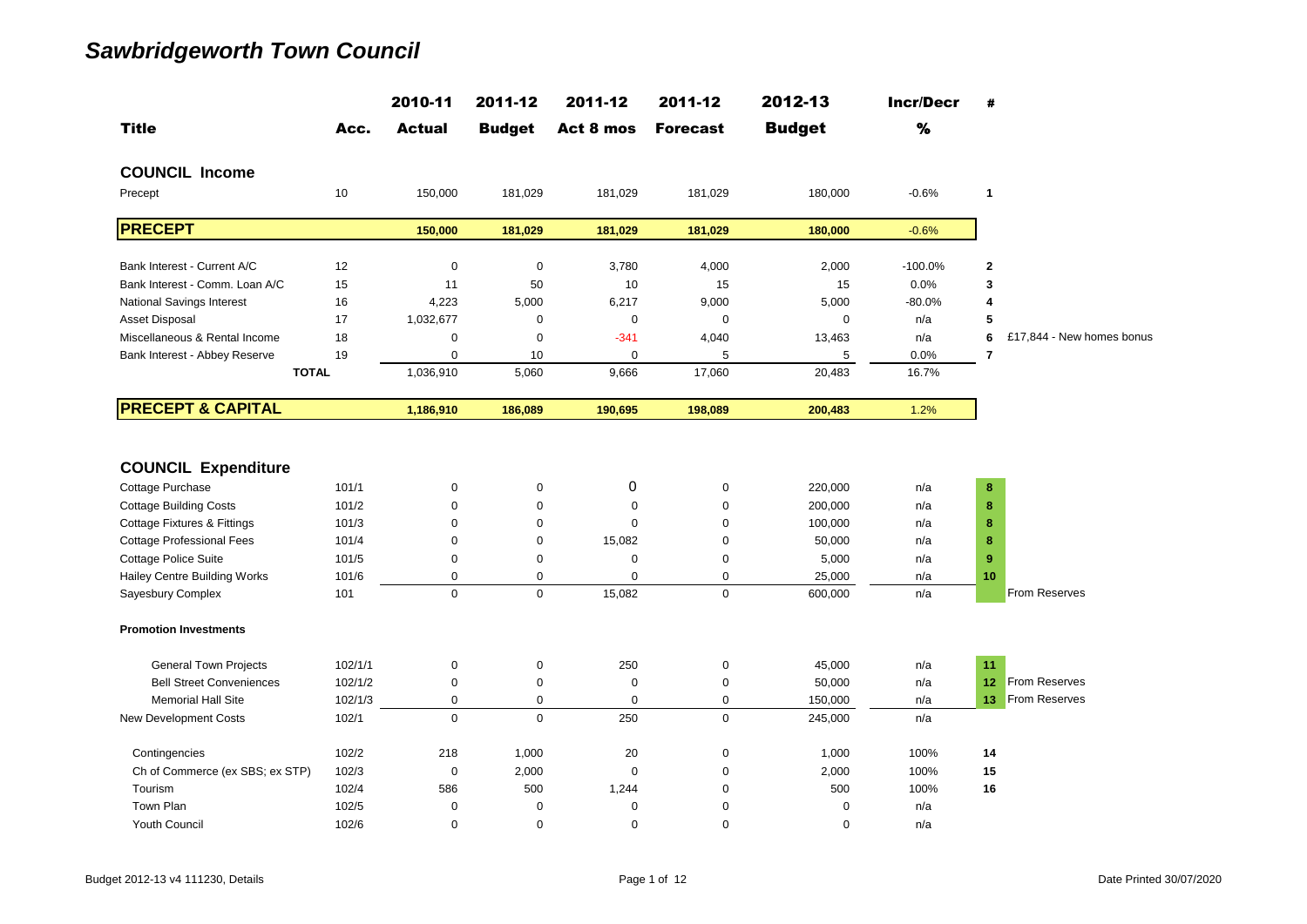|                                   |                          |       | 2010-11       | 2011-12       | 2011-12      | 2011-12         | 2012-13       | <b>Incr/Decr</b> | #  |           |
|-----------------------------------|--------------------------|-------|---------------|---------------|--------------|-----------------|---------------|------------------|----|-----------|
| <b>Title</b>                      |                          | Acc.  | <b>Actual</b> | <b>Budget</b> | Act 8 mos    | <b>Forecast</b> | <b>Budget</b> | $\%$             |    |           |
| Newsletter                        |                          | 102/7 | 2,943         | 4,000         | 1,429        | $\pmb{0}$       | 4,000         | 100%             | 17 |           |
| Town Signs                        |                          | 102/8 | $-2,500$      | 2,000         | $-1,100$     | $\pmb{0}$       | 2,000         | n/a              | 18 |           |
|                                   | Total                    | 102   | 1,247         | 9,500         | 1,843        | $\mathbf 0$     | 254,500       | 100%             |    |           |
| <b>Rented Accommodation</b>       |                          |       |               |               |              |                 |               |                  |    |           |
| Rates                             |                          | 190/1 | 3,767         | 4,750         | 3,152        | 4,750           | 2,500         | $-90%$           |    |           |
| Heat, Light and Water             |                          | 190/2 | 1,280         | 1,500         | 410          | 500             | 250           | $-100%$          |    |           |
| <b>Staff Care</b>                 |                          | 190/3 |               |               |              |                 |               |                  |    | to 107/17 |
| <b>Telephones &amp; Broadband</b> |                          | 190/4 |               |               |              |                 |               |                  |    | to 107/12 |
| Rent                              |                          | 190/5 | 13,000        | 13,000        | 6,233        | 13,000          | 6,500         | $-100%$          |    |           |
| Office equipment                  |                          | 190/6 |               |               |              |                 |               |                  |    | to 107/19 |
| <b>Office Care</b>                |                          | 190/7 |               |               |              |                 |               |                  |    | to 107/18 |
| Maintenance                       |                          | 190/8 | 457           | 500           | 192          | 250             | 250           | 0%               |    |           |
| Other                             |                          | 190/9 | $\mathbf{1}$  | $\pmb{0}$     | 0            | $\mathbf 0$     | $\pmb{0}$     | n/a              |    |           |
|                                   | 49/51 Bell Street 190    |       | 18,506        | 19,750        | 9,987        | 18,500          | 9,500         | $-95%$           | 19 |           |
| <b>Civic Centre</b>               |                          |       |               |               |              |                 |               |                  |    |           |
| <b>Rates</b>                      |                          | 191/1 | 0             | $\pmb{0}$     | $\pmb{0}$    | $\pmb{0}$       | 5,000         | n/a              |    |           |
| Heat, Light and Water             |                          | 191/2 | 0             | $\pmb{0}$     | $\pmb{0}$    | $\pmb{0}$       | 2,000         | n/a              |    |           |
| Maintenance                       |                          | 191/8 | $\mathbf 0$   | $\mathbf 0$   | $\pmb{0}$    | $\mathbf 0$     | $\mathbf 0$   | n/a              |    |           |
| Other                             |                          | 191/9 | $\mathbf 0$   | $\mathbf 0$   | $\mathbf 0$  | $\mathbf 0$     | 0             | n/a              |    |           |
|                                   | Civic Centre 191         |       | $\mathbf 0$   | $\mathbf 0$   | $\mathbf{0}$ | $\mathbf 0$     | 7,000         | n/a              | 20 |           |
| <b>Police Suite</b>               |                          |       |               |               |              |                 |               |                  |    |           |
| <b>Rates</b>                      |                          | 192/1 | 0             | $\mathbf 0$   | $\pmb{0}$    | $\pmb{0}$       | $\mathbf 0$   |                  |    |           |
| Heat, Light and Water             |                          | 192/2 | 0             | $\mathbf 0$   | $\pmb{0}$    | $\mathbf 0$     | $\mathbf 0$   |                  |    |           |
| Rent                              |                          | 192/5 | $\mathbf 0$   | $\mathbf 0$   | $\mathbf 0$  | $\mathbf 0$     | $-1,200$      |                  |    | Income?   |
| <b>Maintenance</b>                |                          | 192/8 | 0             | 0             | 0            | $\pmb{0}$       | 0             |                  |    |           |
| Other                             |                          | 192/9 | $\mathbf 0$   | $\mathbf 0$   | $\pmb{0}$    | $\mathbf 0$     | $\mathbf 0$   |                  |    |           |
|                                   | Police Suite 192         |       | $\mathbf 0$   | $\mathbf 0$   | 0            | $\mathsf 0$     | $-1,200$      |                  | 21 |           |
| <b>Hailey Centre</b>              |                          |       |               |               |              |                 |               |                  |    |           |
| <b>Rates</b>                      |                          | 193/1 | $\mathsf 0$   | $\mathbf 0$   | $\pmb{0}$    | $\pmb{0}$       | $\pmb{0}$     | n/a              |    |           |
| Heat, Light and Water             |                          | 193/2 | 0             | $\mathbf 0$   | $\mathbf 0$  | $\pmb{0}$       | $\mathbf 0$   | n/a              |    |           |
| Rent                              |                          | 193/5 | 0             | $\mathbf 0$   | 0            | $\pmb{0}$       | $\mathbf 0$   | n/a              |    |           |
| Maintenance                       |                          | 193/8 | 0             | 0             | $\mathbf 0$  | $\pmb{0}$       | 2,500         | n/a              |    |           |
| Other                             |                          | 193/9 | 0             | $\mathbf 0$   | $\mathbf 0$  | $\mathbf 0$     | $\mathsf 0$   | n/a              |    |           |
|                                   | <b>Hailey Centre 193</b> |       | $\mathbf 0$   | $\Omega$      | $\mathbf 0$  | $\mathbf 0$     | 2,500         | n/a              | 22 |           |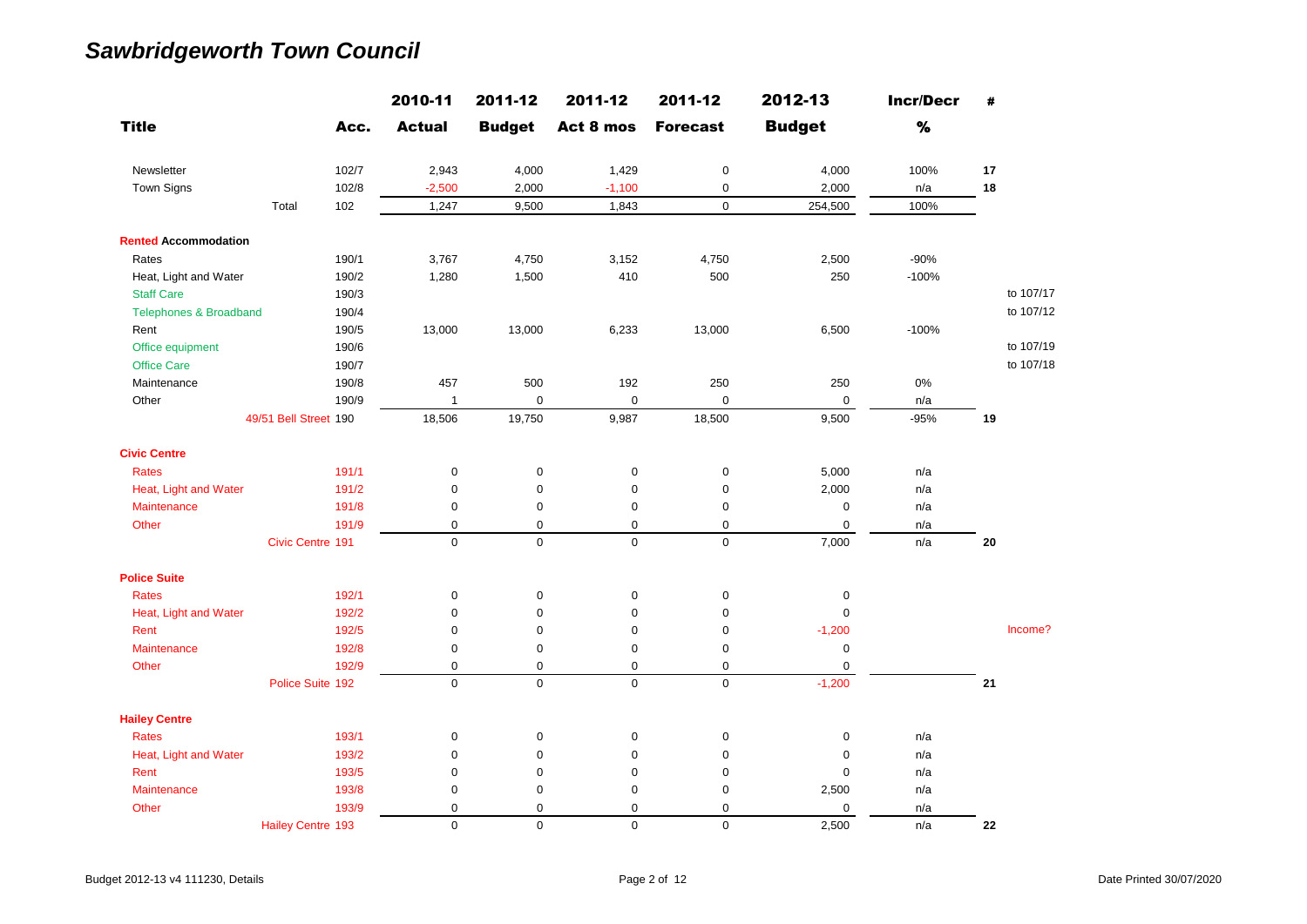|                                     |        | 2010-11       | 2011-12       | 2011-12     | 2011-12         | 2012-13       | <b>Incr/Decr</b> | #  |               |
|-------------------------------------|--------|---------------|---------------|-------------|-----------------|---------------|------------------|----|---------------|
| <b>Title</b>                        | Acc.   | <b>Actual</b> | <b>Budget</b> | Act 8 mos   | <b>Forecast</b> | <b>Budget</b> | %                |    |               |
| <b>Bell Street Conveniences</b>     |        |               |               |             |                 |               |                  |    |               |
| <b>Rates</b>                        | 194/1  | $\mathsf 0$   | 0             | 0           | $\mathbf 0$     | $\mathbf 0$   | n/a              |    |               |
| Heat, Light and Water               | 194/2  | $\mathbf 0$   | $\mathbf 0$   | $\mathbf 0$ | $\mathbf 0$     | $\mathbf 0$   | n/a              |    |               |
| Rent                                | 194/5  | $\mathbf 0$   | 0             | $\mathbf 0$ | $\mathbf 0$     | $\pmb{0}$     | n/a              |    |               |
| <b>Maintenance</b>                  | 194/8  | $\mathbf 0$   | $\mathsf 0$   | $\pmb{0}$   | 0               | $\mathbf 0$   | n/a              |    |               |
| Other                               | 194/9  | $\mathbf 0$   | 0             | 0           | 0               | $\pmb{0}$     | n/a              |    |               |
| <b>Bell Street Conveniences 194</b> |        | $\mathbf 0$   | $\mathbf 0$   | $\mathbf 0$ | 0               | $\mathbf 0$   | n/a              | 23 |               |
| <b>Bell Street Car Park</b>         |        |               |               |             |                 |               |                  |    |               |
| Rent                                | 195/5  | $\mathbf 0$   | $\mathsf 0$   | $\pmb{0}$   | $\mathbf 0$     | 10,000        | n/a              |    | Policy?       |
| Maintenance                         | 195/8  | $\mathbf 0$   | $\mathsf 0$   | $\mathbf 0$ | $\mathbf 0$     | $\mathbf 0$   | n/a              |    |               |
| Other                               | 195/9  | $\mathbf 0$   | $\mathbf 0$   | $\mathbf 0$ | 0               | $\mathbf 0$   | n/a              |    |               |
| <b>Bell Street Car Park 195</b>     |        | $\Omega$      | $\Omega$      | $\mathbf 0$ | $\mathbf{0}$    | 10,000        | n/a              | 24 |               |
| <b>Stationery</b>                   | 104    |               |               |             |                 |               |                  |    | to 107/14     |
| Insurance (excl motors)             | 105    |               |               |             |                 |               |                  |    | to 107/15     |
| <b>Repairs and Renewals</b>         | 106    |               |               |             |                 |               |                  |    | to 107/16     |
| <b>General Expenditure</b>          |        |               |               |             |                 |               |                  |    |               |
| Subscriptions                       | 107/1  | 1,583         | 1,260         | 1,231       | 1,231           | 1,300         | 5%               | 25 |               |
| Mayor's Allowance                   | 107/2  | 500           | 1,250         | $\mathbf 0$ | 1,250           | 1,250         | 0%               | 26 |               |
| Mayor's Contingency                 | 107/3  | $\mathbf 0$   | 250           | $\mathbf 0$ | 250             | 250           | 0%               | 26 |               |
| Petty Cash                          | 107/4  | $\mathbf 0$   | 0             | $\mathbf 0$ | $\mathbf 0$     | $\mathbf 0$   | n/a              |    |               |
| IT Support (incl web-site)          | 107/5  | 5,869         | 2,000         | 187         | 1,000           | 4,000         | 75%              | 27 |               |
| Miscellaneous Expenditure           | 107/6  | 1,106         | 1,000         | 1,214       | 1,500           | 1,000         | $-50%$           |    |               |
| Training                            | 107/7  | 207           | 2,000         | 60          | 560             | 2,000         | 72%              | 28 |               |
| Conferences/Travelling Exes         | 107/8  | 3,535         | 1,500         | 1,109       | 1,500           | 1,500         | 0%               | 29 |               |
| <b>IT Development</b>               | 107/9  | 483           | 1,000         | 200         | 500             | 1,000         | 50%              | 30 |               |
| Copier charges                      | 107/10 | 849           | 500           | 284         | 500             | 500           | 0%               |    |               |
| Bank charges                        | 107/11 | 979           | 250           | 195         | 250             | 250           | 0%               |    |               |
| Telephone and Boadband              | 107/12 | 52            | 750           | 372         | 500             | 750           | 33%              |    | 31 from 190/4 |
| Postage                             | 107/13 | 686           | 750           | 473         | 750             | 750           | 0%               |    | from 108      |
| Stationery                          | 107/14 | 1,365         | 1,500         | 645         | 1,000           | 1,500         | 33%              |    | from $104$    |
| Insurance (excl motors)             | 107/15 | 1,949         | 2,100         | 3,870       | 3,870           | 5,000         | 23%              |    | 32 from 105   |
| Repairs and renewals                | 107/16 | 140           | 200           | 304         | 350             | 250           | $-40%$           |    | from 106      |
| <b>Staff Care</b>                   | 107/17 | 170           | 500           | 191         | 500             | 500           | 0%               |    | from 190/3    |
| Office Care                         | 107/18 | 1,981         | 1,200         | 1,180       | 1,200           | 1,200         | 0%               |    | from 190/7    |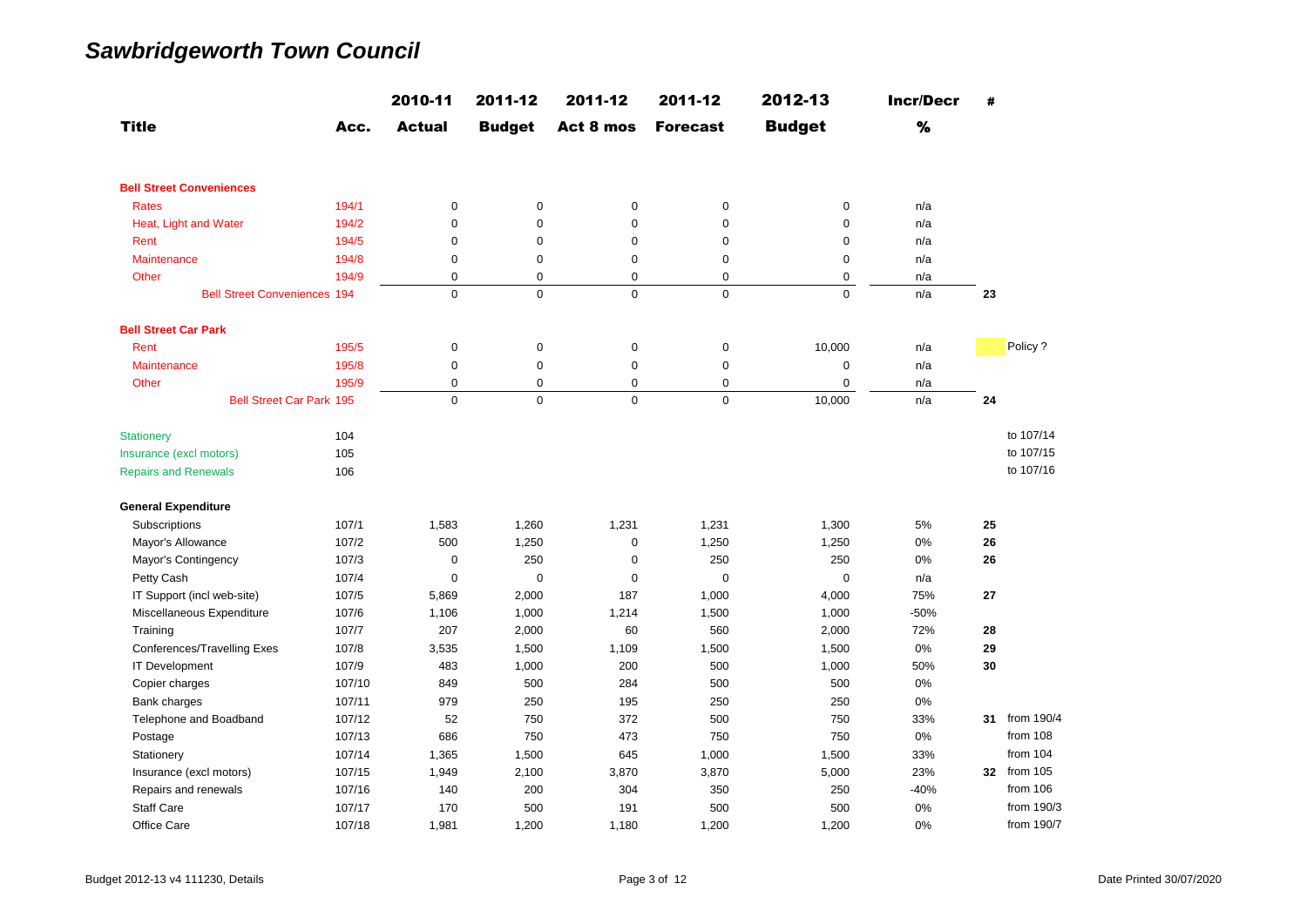|                              |              | 2010-11       | 2011-12       | 2011-12     | 2011-12         | 2012-13       | <b>Incr/Decr</b> | #                              |
|------------------------------|--------------|---------------|---------------|-------------|-----------------|---------------|------------------|--------------------------------|
| <b>Title</b>                 | Acc.         | <b>Actual</b> | <b>Budget</b> | Act 8 mos   | <b>Forecast</b> | <b>Budget</b> | $\%$             |                                |
| Office Equipment             | 107/19       | 513           | 1,000         | 205         | 250             | 250           | 0%               | from 190/6                     |
|                              | 107/20       |               |               |             |                 |               | n/a              |                                |
|                              | 107/21       |               |               |             |                 |               | n/a              |                                |
|                              | Total<br>107 | 21,968        | 19,010        | 11,720      | 16,961          | 23,250        | 27%              | 33                             |
| Postage                      | 108          |               |               |             |                 |               |                  | to 107/13                      |
| Fees                         |              |               |               |             |                 |               |                  |                                |
| <b>Audit Fees</b>            | 109/1        | 1,150         | 1,300         | 145         | 3,300           | 3,500         | 6%               | 34                             |
| <b>Election Expenses</b>     | 109/2        | 705           | 5,411         | 0           | 1,500           | 1,500         | 0%               | <b>35</b> to Reserves          |
| Total                        | 109          | 1,855         | 6,711         | 145         | 4,800           | 5,000         | 4%               |                                |
| <b>Grants and Donations</b>  |              |               |               |             |                 |               |                  |                                |
| <b>Community Bus</b>         | 110/1        | $\mathbf 0$   | 1,500         | 0           | 1,500           | 1,500         | 0%               | to Reserves<br>36              |
| Sawbobus                     | 110/2        | $\mathbf 0$   | 2,000         | $\mathbf 0$ | 2,000           | 2,000         | 0%               | to Reserves<br>37              |
| Shelters & Bins              | 110/3        | $\mathbf 0$   | 0             | $\mathbf 0$ | $\pmb{0}$       | $\mathbf 0$   | n/a              |                                |
| <b>British Legion Wreath</b> | 110/4        | 60            | 60            | 70          | 70              | 70            | 0%               |                                |
| <b>Annual Youth Award</b>    | 110/5        | 106           | 0             | 0           | 0               | $\mathbf 0$   | n/a              | 38                             |
| Annual Citizen Award         | 110/6        | 106           | 0             | $\mathbf 0$ | $\mathbf 0$     | $\mathbf 0$   | n/a              | 38                             |
| Honoraria                    | 110/7        | 250           | 250           | 250         | 250             | 300           | 17%              | Footpaths Officer<br>39        |
| <b>General Grants</b>        | 110/8        | 8,414         | 20,000        | 1,715       | 5,000           | 10,000        | 50%              | 40                             |
| Rewards                      | 110/9        | 48            | 0             | $\mathbf 0$ | 600             | 600           | 0%               | <b>Xmas Competitions</b><br>41 |
| <b>Allocated Grants</b>      | 110/10       | $\mathbf 0$   | $\mathbf 0$   | $\mathbf 0$ | $\mathbf 0$     | 0             | n/a              |                                |
| Total                        | 110          | 8,985         | 23,810        | 2,035       | 9,420           | 14,470        | 35%              |                                |
|                              | <b>TOTAL</b> | 52,562        | 78,781        | 40,812      | 49,681          | 925,020       | 95%              |                                |
| <b>COUNCIL EXPENDITURE</b>   |              | 52,562        | 78,781        | 40,812      | 49,681          | 925,020       | 95%              |                                |

#### **STAFF COSTS**

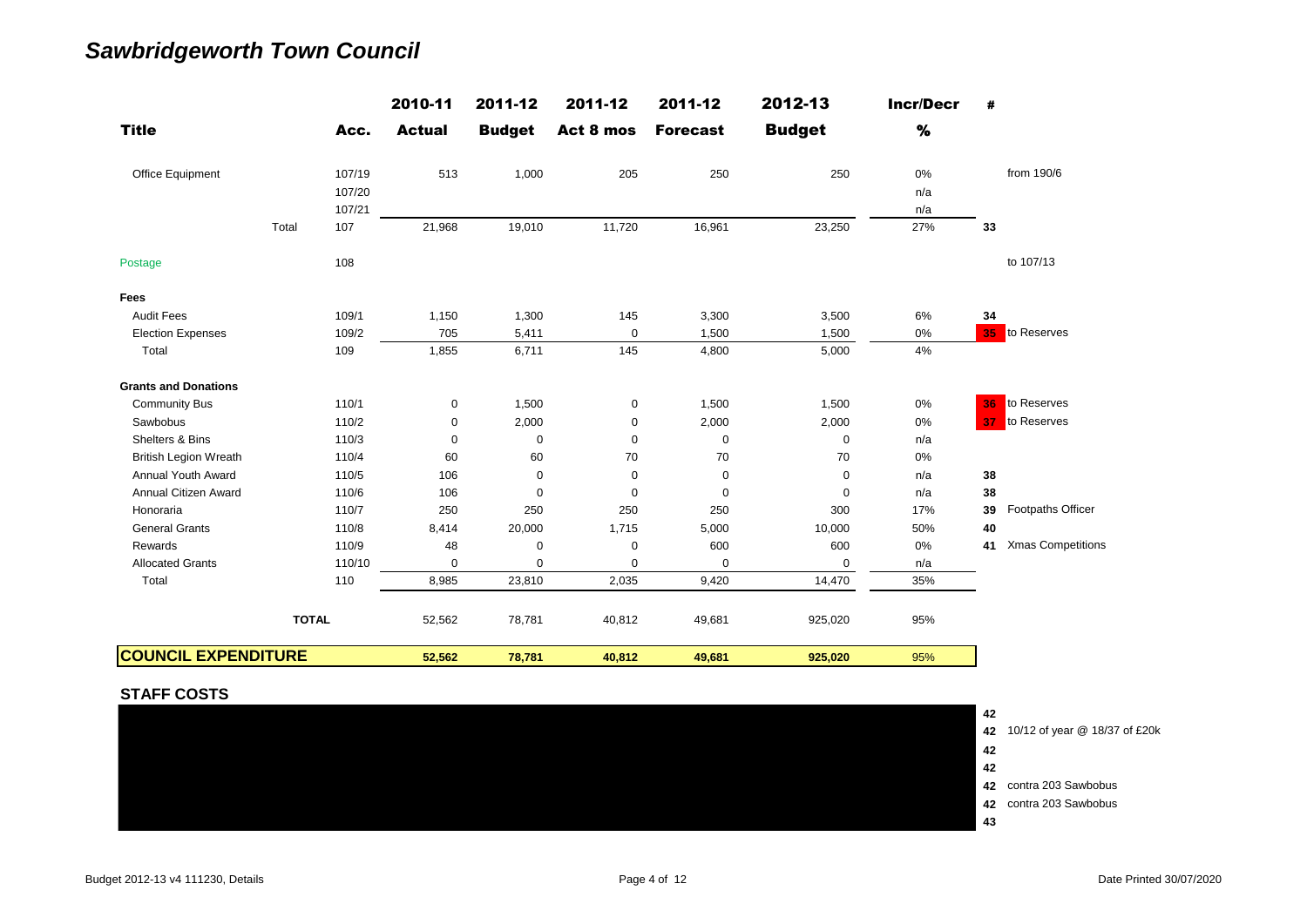|                               |                           | 2010-11       | 2011-12       | 2011-12   | 2011-12         | 2012-13       | <b>Incr/Decr</b> | #  |
|-------------------------------|---------------------------|---------------|---------------|-----------|-----------------|---------------|------------------|----|
| <b>Title</b>                  | Acc.                      | <b>Actual</b> | <b>Budget</b> | Act 8 mos | <b>Forecast</b> | <b>Budget</b> | $\%$             |    |
|                               |                           |               |               |           |                 |               |                  | 44 |
|                               | <b>TOTAL</b>              | 57,700        | 81,064        | 45,617    | 81,300          | 104,111       | 22%              |    |
| On-costs                      |                           |               |               |           |                 |               |                  |    |
| NIC (-ers)                    | 111                       | 21,396        | 4,726         | 12,125    | 5,000           | 6,000         | 17%              |    |
| Pensions (-ers)               | 112                       | 18,351        | 11,304        | 9,212     | 11,500          | 12,000        | 4%               | 45 |
|                               |                           | 39,747        | 16,030        | 21,337    | 16,500          | 18,000        | 8%               |    |
|                               | <b>Total People Costs</b> | 97,447        | 97,094        | 66,954    | 97,800          | 122,111       | 20%              |    |
| <b>STAFF COSTS</b>            |                           |               |               |           |                 |               |                  |    |
|                               |                           | 97,447        | 97,094        | 66,954    | 97,800          | 122,111       | 20%              | 46 |
| <b>ALLOTMENTS Income</b>      |                           |               |               |           |                 |               |                  |    |
| <b>Bellmead Rent</b>          | 31                        | 141           | 150           | 160       | 160             | 160           | 0%               |    |
| <b>Bullfields Rent</b>        | 32                        | 802           | 1,000         | 734       | 734             | 700           | $-5%$            |    |
| Southbrook Rent               | 33                        | 687           | 700           | 663       | 663             | 600           | $-11%$           |    |
| <b>Vantorts Rent</b>          | 34                        | 92            | 150           | 95        | 95              | 95            | 0%               |    |
| Miscellaneous                 | 35                        | 20            | $\mathbf 0$   | 10        | 10              | 10            | 0%               |    |
| <b>Bellmead Water</b>         | 36                        | $\mathbf 0$   | 0             | 75        | 75              | 75            | 0%               |    |
| <b>Bullfields Water</b>       | 37                        | $\mathbf 0$   | $\mathbf 0$   | 458       | 458             | 250           | $-83%$           |    |
| Southbrook Water              | 38                        | $\mathbf 0$   | 0             | 138       | 138             | 250           | 45%              |    |
| <b>Vantorts Water</b>         | 39                        | $\mathbf 0$   | $\Omega$      | 120       | 65              | 65            | 0%               |    |
|                               | <b>TOTAL</b>              | 1,742         | 2,000         | 2,453     | 2,398           | 2,205         | $-9%$            | 47 |
| <b>ALLOTMENTS Expenditure</b> |                           |               |               |           |                 |               |                  |    |
| <b>Bellmead</b>               |                           |               |               |           |                 |               |                  |    |
| Water                         | 121/1                     | 1,047         | 50            | 94        | 100             | 50            | $-100%$          |    |
| Maintenance                   | 121/2                     | 3,249         | $\mathbf 0$   | 2,181     | 2,181           | $\mathbf 0$   | n/a              |    |
| Total                         | 121                       | 4,296         | 50            | 2,275     | 2,281           | 50            | -4462%           |    |
| <b>Bullfields</b>             |                           |               |               |           |                 |               |                  |    |
| Water                         | 122/1                     | 690           | 0             | 205       | 300             | 250           | $-20%$           |    |
| Maintenance                   | 122/2                     | 1,747         | 0             | 240       | 1,000           | 100           | -900%            |    |
| Total                         | 122                       | 2,438         | $\mathbf 0$   | 445       | 1,300           | 350           | $-271%$          |    |
| <b>Southbrook</b>             |                           |               |               |           |                 |               |                  |    |
| Water                         | 123/1                     | 425           | 500           | 254       | 300             | 250           | $-20%$           |    |
| Maintenance                   | 123/2                     | 1,918         | 500           | 342       | 1,000           | 100           | -900%            |    |
| Total                         | 123                       | 2,344         | 1,000         | 596       | 1,300           | 350           | $-271%$          |    |
| <b>Vantorts</b>               |                           |               |               |           |                 |               |                  |    |
| Water                         | 124/1                     | 53            | 50            | 34        | 50              | 50            | 0%               |    |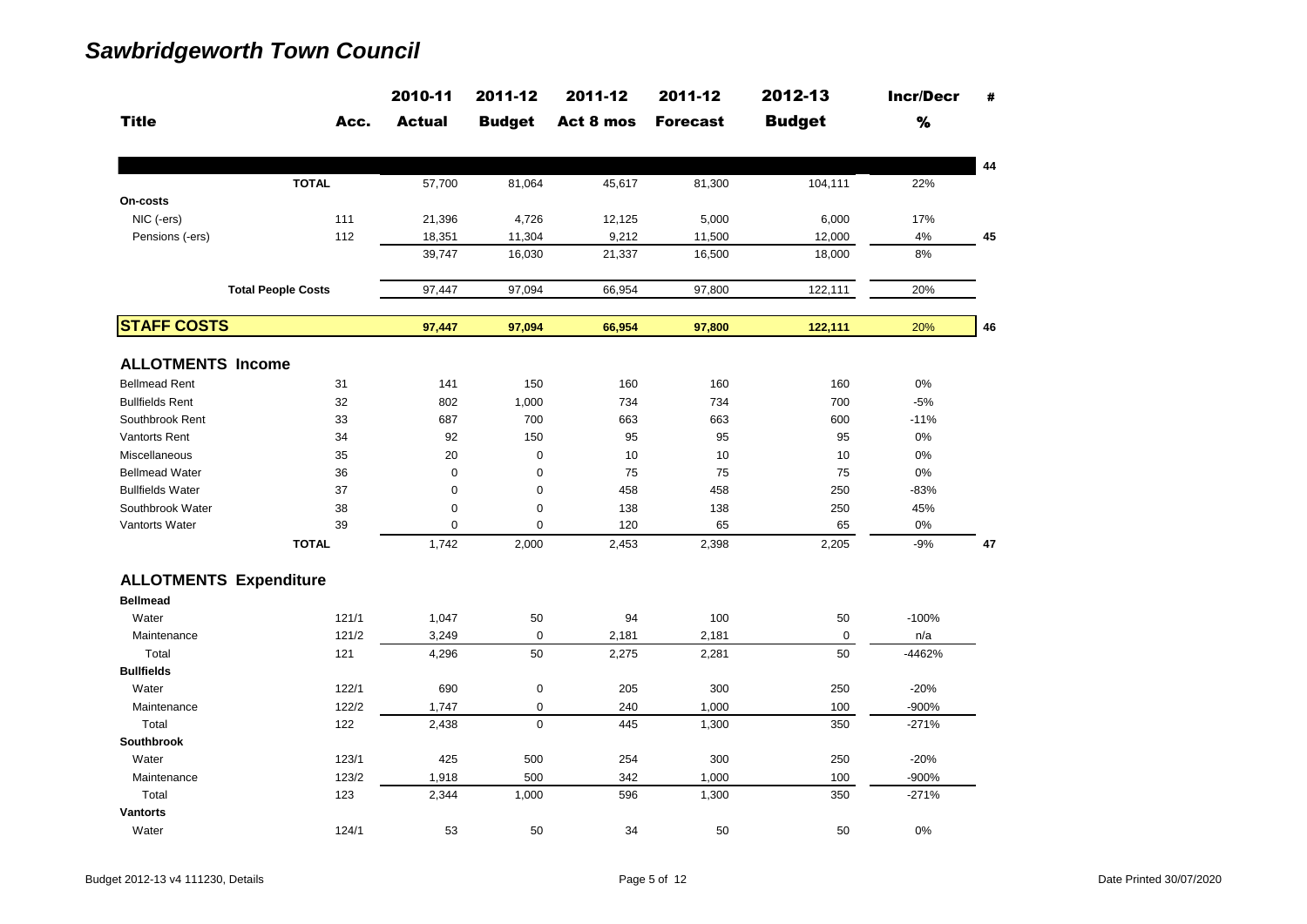|                               |              | 2010-11       | 2011-12       | 2011-12     | 2011-12         | 2012-13       | <b>Incr/Decr</b> | #                   |
|-------------------------------|--------------|---------------|---------------|-------------|-----------------|---------------|------------------|---------------------|
| <b>Title</b>                  | Acc.         | <b>Actual</b> | <b>Budget</b> | Act 8 mos   | <b>Forecast</b> | <b>Budget</b> | $\%$             |                     |
| Maintenance                   | 124/2        | 427           | 250           | 106         | 106             | 0             | n/a              |                     |
| Total                         | 124          | 479           | 300           | 140         | 156             | 50            | $-212%$          |                     |
|                               | <b>TOTAL</b> | 9,557         | 1,350         | 3,457       | 5,037           | 800           | $-530%$          | 48                  |
| <b>ALLOTMENTS</b>             |              | $-7,814$      | 650           | $-1,004$    | $-2,639$        | 1,405         | 288%             |                     |
| <b>CEMETERY Income</b>        |              |               |               |             |                 |               |                  |                     |
| <b>Burial Fees</b>            | 41           | 21,225        | 24,000        | 15,575      | 20,000          | 24,000        | 17%              |                     |
| <b>Memorial Fees</b>          | 42           | 4,772         | 6,000         | 1,828       | 2,500           | 2,500         | 0%               |                     |
| <b>Land Rent</b>              | 44           | $\pmb{0}$     | 0             | $\pmb{0}$   | 0               | 0             | n/a              |                     |
| Donations                     | 46           | $\mathbf 0$   | 0             | $\mathbf 0$ | 0               | 0             | n/a              |                     |
| Misc                          | 47           | 633           | 0             | 175         | 0               | 0             | n/a              |                     |
| Grave digging fees            | 48           | 550           | 250           | 1,550       | 2,000           | 2,000         | 0%               |                     |
|                               | <b>TOTAL</b> | 27,180        | 30,250        | 19,128      | 24,500          | 28,500        | 14%              | 49                  |
| <b>CEMETERY Expenditure</b>   |              |               |               |             |                 |               |                  |                     |
| Maintenance                   | 131          | 3,208         | 3,600         | 2,677       | 4,800           | 4,800         | 0%               |                     |
| <b>Water Rates</b>            | 132          | 76            | 100           | 38          | 75              | 100           | 25%              |                     |
| <b>Skip Hire</b>              | 133          | 1,020         | 1,500         | 510         | 750             | 1,200         | 38%              |                     |
| New Area                      | 134          | 11,440        | 10,000        | 1,458       | 8,829           | 5,000         | $-77%$           |                     |
| Misc                          | 135          | 2,451         | 500           | 1,938       | 0               | 0             | n/a              |                     |
| Grave Digging costs           | 136          | 540           | 250           | 381         | 500             | 1,000         | 50%              |                     |
|                               | <b>TOTAL</b> | 18,736        | 15,950        | 7,002       | 14,954          | 12,100        | $-24%$           | 50                  |
| <b>CEMETERY</b>               |              | 8,445         | 14,300        | 12,126      | 9,546           | 16,400        | 42%              |                     |
| <b>RECREATION Income</b>      |              |               |               |             |                 |               |                  |                     |
| Grants                        | 61           | $\pmb{0}$     | 1,000         | $\pmb{0}$   | $\pmb{0}$       | 1,000         | 100%             |                     |
| <b>Skate Park</b>             | 62           | 0             | 0             | 0           | 0               | 0             | n/a              |                     |
|                               | <b>TOTAL</b> | $\mathbf 0$   | 1,000         | $\pmb{0}$   | $\mathbf 0$     | 1,000         | n/a              | 51                  |
|                               |              |               |               |             |                 |               |                  |                     |
| <b>RECREATION Expenditure</b> |              |               |               |             |                 |               |                  |                     |
| Planters                      | 884          | 854           | 250           | 88          | 100             | 100           | 0%               | 52                  |
| Playschemes                   | 885          | $\mathbf 0$   | 2,000         | $\mathbf 0$ | $\mathbf 0$     | 5,000         | 100%             | 53                  |
| Parish Paths                  | 886          | 571           | 1,000         | 887         | 887             | 1,000         | 11%              | 54                  |
| West Road                     | 887          | 1,485         | 1,200         | 647         | 1,000           | 30,000        | 97%              | from reserves<br>55 |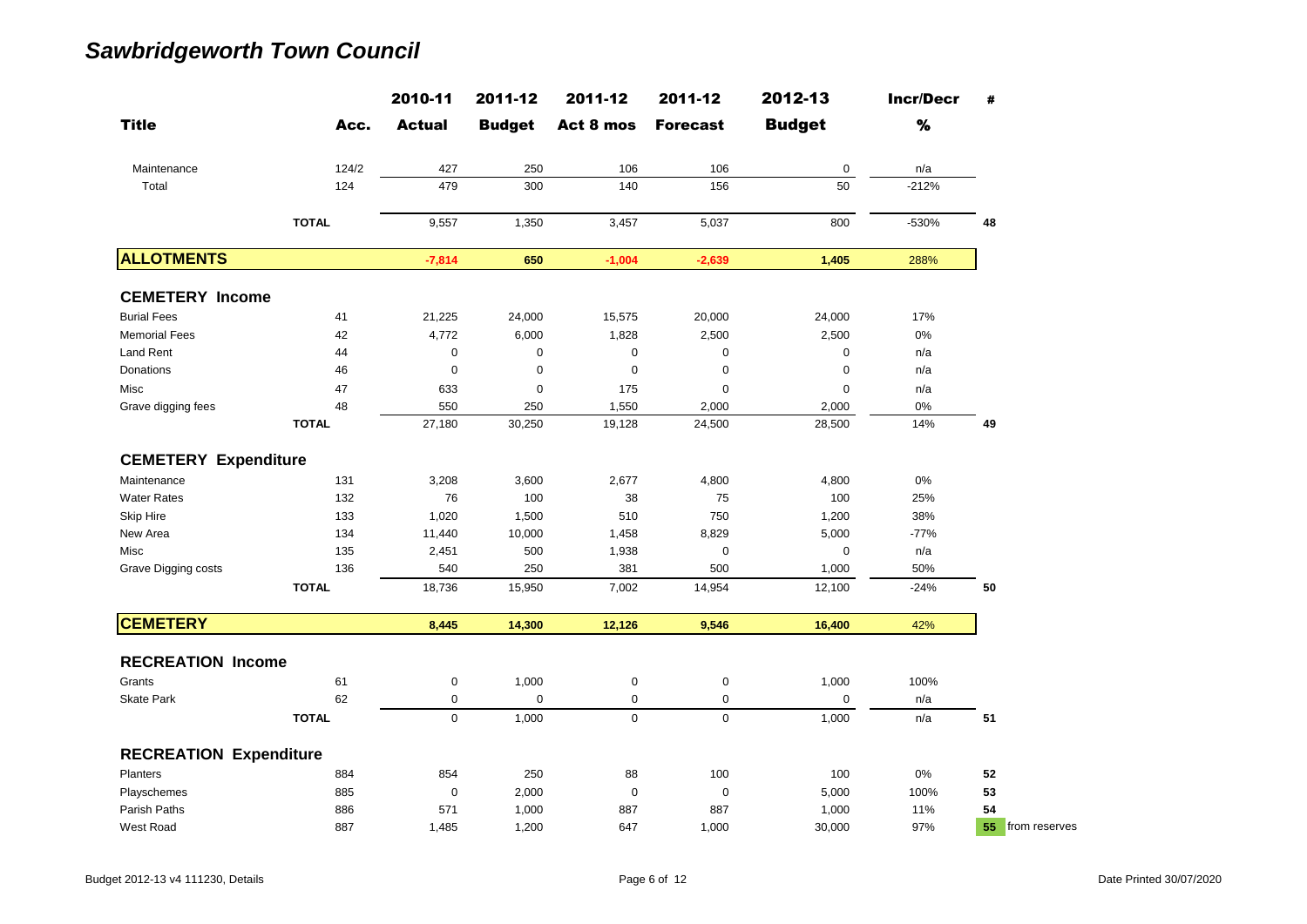|                                  |              | 2010-11       | 2011-12       | 2011-12             | 2011-12         | 2012-13       | <b>Incr/Decr</b> | #                       |
|----------------------------------|--------------|---------------|---------------|---------------------|-----------------|---------------|------------------|-------------------------|
| <b>Title</b>                     | Acc.         | <b>Actual</b> | <b>Budget</b> | Act 8 mos           | <b>Forecast</b> | <b>Budget</b> | $\%$             |                         |
| Skate Park / Vantorts Park       | 888          | $\pmb{0}$     | $\mathsf 0$   | $\boldsymbol{0}$    | $\pmb{0}$       | 40,000        | 100%             | 56 from reserves        |
| Millennium Trail                 | 889          | 880           | 500           | 63                  | 100             | 0             | n/a              |                         |
| Youth Projects                   | 890          | $\mathbf 0$   | $\mathbf 0$   | $\mathbf 0$         | $\mathbf 0$     | 25,000        | 100%             | 57 from reserves        |
|                                  | <b>TOTAL</b> | 3,790         | 4,950         | 1,684               | 2,087           | 101,100       | 98%              |                         |
| <b>RECREATION</b>                |              | $-3,790$      | $-3,950$      | $-1,684$            | $-2,087$        | $-100, 100$   | 98%              |                         |
| <b>LOANS Income</b>              |              |               |               |                     |                 |               |                  |                         |
| <b>SYPRC</b>                     | 51           | 0             | 0             | $\pmb{0}$           | 0               | 0             |                  |                         |
| <b>SYPRC Capital Repayment</b>   | 52           | 333           | $\pmb{0}$     | $\mathbf 0$         | $\mathbf 0$     | $\mathbf 0$   |                  |                         |
| <b>SYPRC Interest Received</b>   | 53           | 20            | 0             | $\mathbf 0$         | $\mathbf 0$     | $\pmb{0}$     |                  |                         |
| Hailey Day Centre                | 54           | $\pmb{0}$     | 0             | $\mathbf 0$         | $\mathbf 0$     | $\mathbf 0$   |                  |                         |
|                                  | <b>TOTAL</b> | 353           | $\mathbf 0$   | $\mathbf 0$         | $\mathbf 0$     | $\mathbf 0$   |                  |                         |
| <b>LOANS Expenditure</b>         |              |               |               |                     |                 |               |                  |                         |
| <b>SYPRC</b>                     | 141          | $-85$         | $\pmb{0}$     | $-94$               | $\pmb{0}$       | $\pmb{0}$     |                  | contra 157              |
| SYPRC Loan                       | 142          | $\pmb{0}$     | 0             | $\mathbf 0$         | $\pmb{0}$       | $\mathbf 0$   |                  |                         |
| Hailey Day Centre                | 143          | $\mathbf 0$   | $\mathbf 0$   | 0                   | $\mathbf 0$     | 0             |                  |                         |
|                                  | <b>TOTAL</b> | $-85$         | $\mathbf 0$   | $-94$               | $\mathbf 0$     | $\pmb{0}$     |                  | 58                      |
| <b>LOANS</b>                     |              | 438           | $\mathbf{0}$  | 94                  | $\mathbf{0}$    | $\mathbf{0}$  | n/a              |                         |
| <b>MISCELLANEOUS Income</b>      |              |               |               |                     |                 |               |                  |                         |
| General                          | 71           | 0             | 0             | $\pmb{0}$           | $\pmb{0}$       | 0             |                  |                         |
| Hanging Baskets                  | 72           | $\mathbf 0$   | $\mathbf 0$   | $\mathbf 0$         | $\mathsf 0$     | $\mathbf 0$   |                  |                         |
| Christmas Lights                 | 73           | $\pmb{0}$     | $\mathbf 0$   | $\boldsymbol{0}$    | $\mathsf 0$     | $\mathbf 0$   |                  |                         |
| Mayor's Charity                  | 74           | 9,110         | 1,500         | 3,140               | 6,000           | 3,000         | $-100%$          | 59                      |
| Cricket Club Loan Repayment      | 75           | $\pmb{0}$     | $\mathbf 0$   | $\mathbf 0$         | $\mathbf 0$     | $\mathbf 0$   |                  |                         |
| Cricket Club Interest Recvd      | 76           | $\pmb{0}$     | $\mathbf 0$   | $\mathbf 0$         | $\mathbf 0$     | $\mathbf 0$   |                  |                         |
|                                  | <b>TOTAL</b> | 9,110         | 1,500         | 3,140               | 6,000           | 3,000         | $-100%$          |                         |
| <b>MISCELLANEOUS Expenditure</b> |              |               |               |                     |                 |               |                  |                         |
| Depot                            | 151          | $\pmb{0}$     | $\pmb{0}$     | $\mathsf{O}\xspace$ | 300             | 1,200         | 75%              | Vehicle Parking at farm |
| Hanging Baskets                  | 152          | 2,055         | 250           | 865                 | 500             | 500           | 0%               | 60                      |
| Christmas Lights                 | 153          | 17,871        | 8,000         | 0                   | 8,500           | 8,000         | $-6%$            | 61                      |
| Mayor's Charity                  | 154          | 6,451         | 1,500         | 5,412               | 6,000           | 3,000         | $-100%$          | 59                      |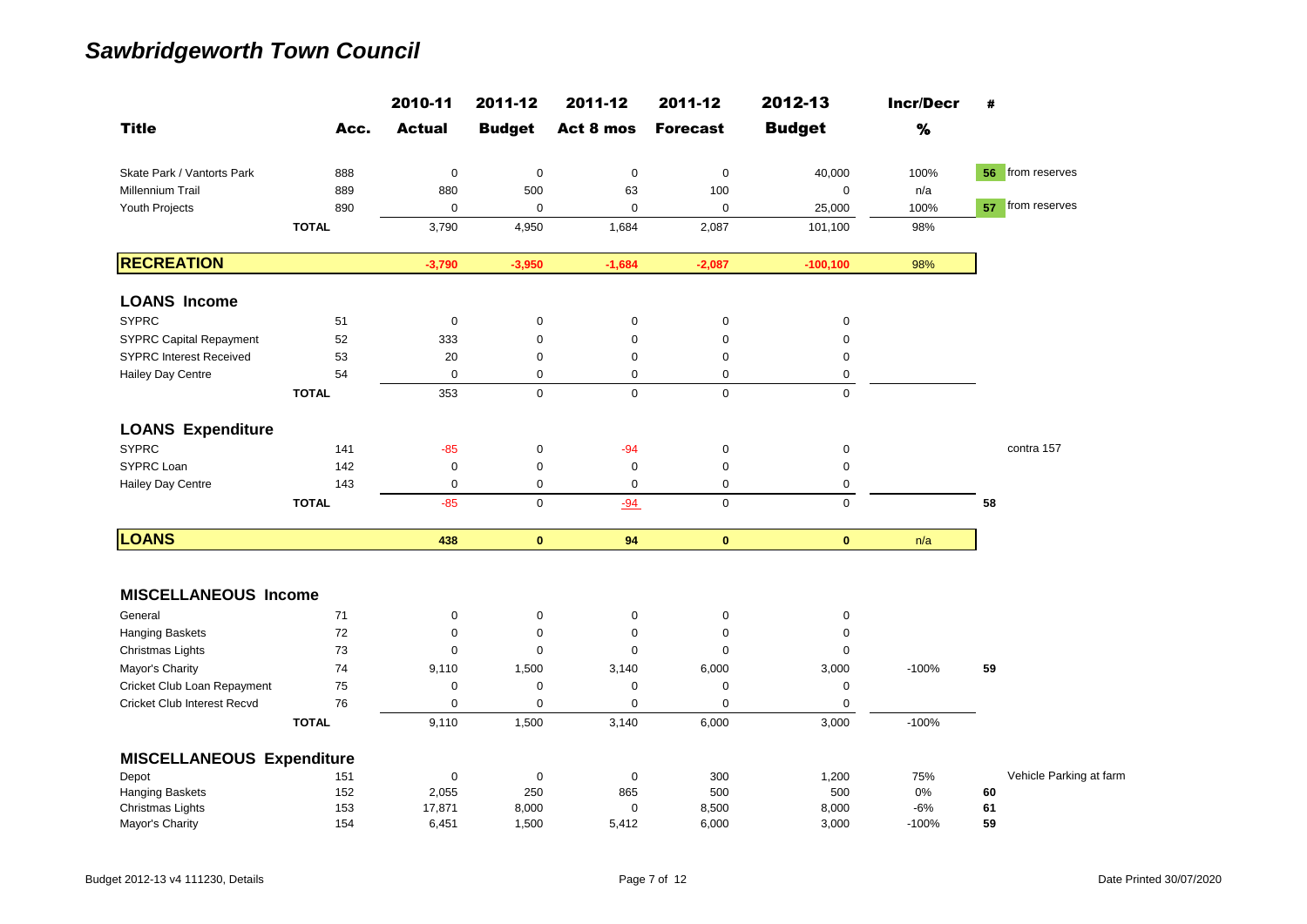|                                   |               | 2010-11          | 2011-12       | 2011-12   | 2011-12         | 2012-13       | <b>Incr/Decr</b> | #                        |
|-----------------------------------|---------------|------------------|---------------|-----------|-----------------|---------------|------------------|--------------------------|
| <b>Title</b>                      | Acc.          | <b>Actual</b>    | <b>Budget</b> | Act 8 mos | <b>Forecast</b> | <b>Budget</b> | $\%$             |                          |
| Town Twinning (Cricket Club Loan) | 155           | $\mathbf 0$      | 2,000         | 2,000     | 2,000           | 2,000         | 0%               | 62                       |
| Hailey Day Centre                 | 156           | 2,000            | 2,000         | 2,000     | 2,000           | 2,000         | 0%               |                          |
| <b>SYPRC</b>                      | 157           | 2,000            | 2,000         | 94        | 2,000           | 2,000         | $0\%$            | contra 141               |
| <b>CCTV</b>                       | 158           | $\mathsf 0$      | $\pmb{0}$     | 1,561     | 1,500           | 24,500        | 94%              | 63 £10,000 from reserves |
| Town Ranger                       | 159           | 4,572            | 6,000         | 2,014     | 4,000           | 2,000         | $-100%$          | 64                       |
| Ranger's Tools                    | 160           | 629              | 250           | 370       | 500             | 250           | $-100%$          |                          |
| <b>Sub Total</b>                  |               | 35,579           | 22,000        | 14,317    | 27,300          | 45,450        | 40%              |                          |
| <b>Vehicles</b>                   |               |                  |               |           |                 |               |                  |                          |
| Transit AV06 Lease                | 161/1         | 2,008            | 2,008         | 1,171     | 2,000           | 500           | $-300%$          |                          |
| Transit AV06 Insurance            | 161/2         | 673              | 1,400         | 476       | 476             | 250           | $-90%$           |                          |
| Transit AV06 Running Costs        | 161/3         | 965              | 592           | 470       | 650             | 250           | $-160%$          |                          |
|                                   | Sub Total 161 | 3,645            | 4,000         | 2,118     | 3,126           | 1,000         | $-213%$          | 65                       |
| Land Rover Purchase               | 162/1         | $\boldsymbol{0}$ | $\mathsf 0$   | 7,371     | 7,371           | $\pmb{0}$     | n/a              |                          |
| Land Rover Insurance              | 162/2         | $\pmb{0}$        | $\pmb{0}$     | 303       | 303             | 300           | $-1%$            |                          |
| <b>Land Rover Running Costs</b>   | 162/3         | 0                | 0             | 599       | 750             | 500           | $-50%$           |                          |
|                                   | Sub Total 162 | $\mathbf 0$      | $\mathbf 0$   | 8,273     | 8,424           | 800           | -953%            | 66                       |
| <b>TOTAL</b>                      |               | 39,224           | 26,000        | 24,707    | 38,850          | 47,250        | 18%              |                          |
| <b>MISCELLANEOUS</b>              |               | $-30,114$        | $-24,500$     | $-21,567$ | $-32,850$       | $-44,250$     | 40%              |                          |
| <b>FJ09 Income</b>                |               |                  |               |           |                 |               |                  |                          |
| Grants                            | 20            | 29,967           | 24,050        | 41,916    | 24,050          | 24,050        | 0%               | 67                       |
| Fares                             | 21            | 287              | 250           | 380       | 500             | 500           | $0\%$            | 68                       |
| <b>Fuel Rebate</b>                | 22            | $\boldsymbol{0}$ | 0             | 0         | 0               | 2,500         |                  | 69                       |
| <b>Concessionary Fares</b>        | 23            | 0                | 0             | 0         | 0               | $\mathbf 0$   |                  | 70                       |
| Sponsorship                       | 24            | 0                | 10,000        | 2,000     | 13,500          | 13,500        | $0\%$            | $\bf 71$                 |
|                                   |               | 30,254           | 34,300        | 44,296    | 38,050          | 40,550        | 6%               |                          |
| <b>FJ09 Expenditure</b>           |               |                  |               |           |                 |               |                  |                          |
| Vehicle Hire                      | 201           | 13,533           | 6,000         | 3,500     | 6,000           | 6,000         | 0%               | 72                       |
| Other                             | 202           | 1,614            | 1,500         | 2,002     | 2,500           | 2,500         | $0\%$            | 73                       |
| <b>Drivers</b>                    | 203           | 20,398           | 22,350        | 14,349    | 25,000          | 25,000        | 0%               | 74                       |
| Relief drivers                    | 204           | $\pmb{0}$        | $\pmb{0}$     | 0         | $\pmb{0}$       | $\mathbf 0$   |                  | 75                       |
| Fuel                              | 208           | 0                | 1,800         | 3,137     | 4,500           | 5,000         | 10%              | 76                       |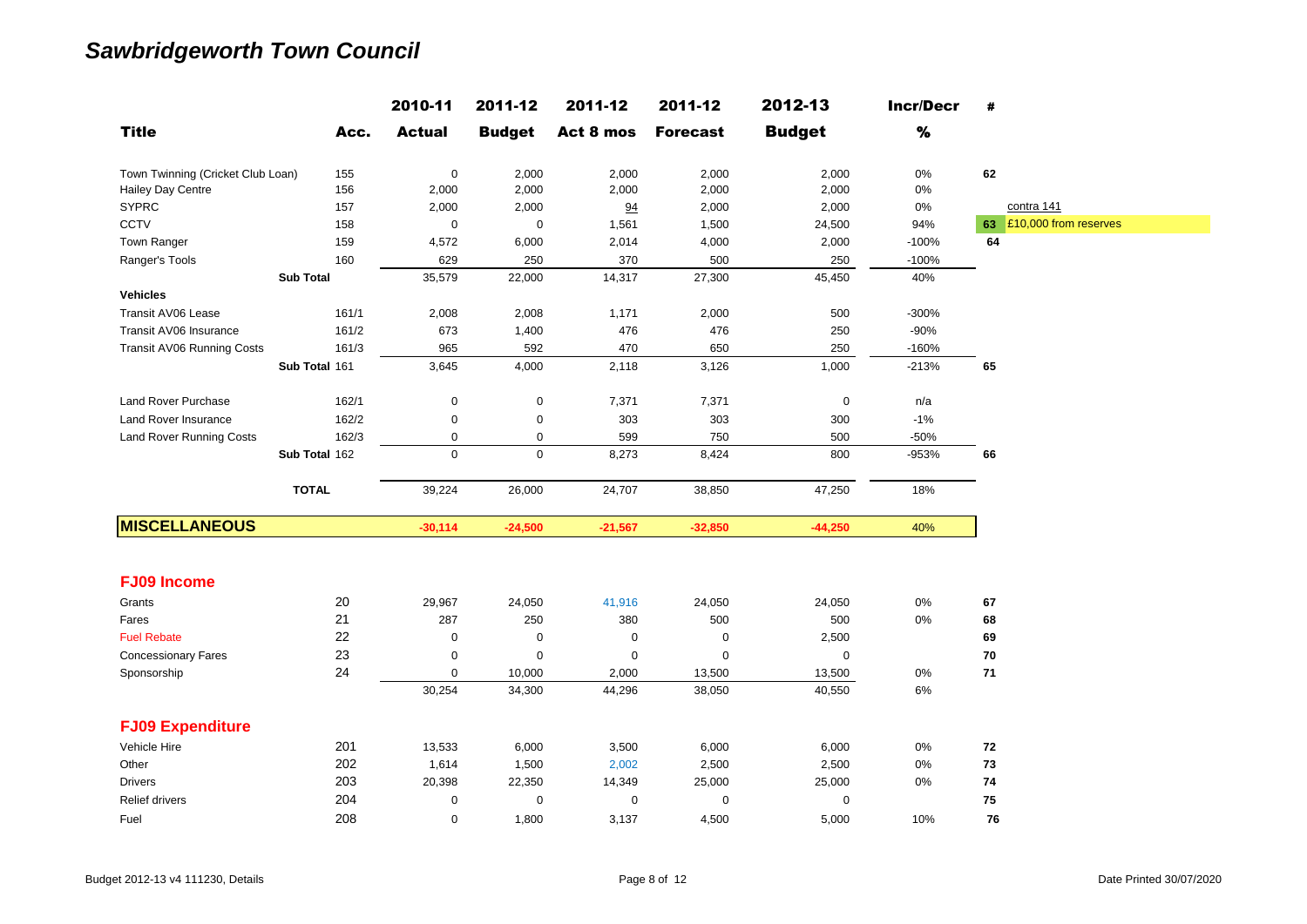|                                   |      | 2010-11       | 2011-12       | 2011-12     | 2011-12         | 2012-13       | <b>Incr/Decr</b> | #            |
|-----------------------------------|------|---------------|---------------|-------------|-----------------|---------------|------------------|--------------|
| <b>Title</b>                      | Acc. | <b>Actual</b> | <b>Budget</b> | Act 8 mos   | <b>Forecast</b> | <b>Budget</b> | $\%$             |              |
| Insurance                         | 209  | $\mathbf 0$   | 2,600         | 3,034       | 3,034           | 3,200         | 5%               | 77           |
|                                   |      | 35,546        | 34,250        | 26,021      | 41,034          | 41,700        | 2%               |              |
| <b>SAWBOBUS</b>                   |      | $-5,292$      | 50            | 18,275      | $-2,984$        | $-1,150$      | 2%               |              |
| <b>MINIBUS ET53 Income</b>        |      |               |               |             |                 |               |                  |              |
| Vehicle Hire                      | 25   | 5,306         | 10,000        | 3,526       | 5,000           | 5,000         | 0%               |              |
| Grants                            | 26   | 9,183         | 0             | 267         | 267             | $\mathbf 0$   | n/a              | HCC grant?   |
| Other                             | 27   | $\mathbf 0$   | 0             | $\mathbf 0$ | $\pmb{0}$       | $\mathbf 0$   | n/a              |              |
|                                   |      | 14,489        | 10,000        | 3,793       | 5,267           | 5,000         | $-5%$            |              |
| <b>MINIBUS ET53 Expenditure</b>   |      |               |               |             |                 |               |                  |              |
| Insurance                         | 205  | 1,704         | 1,800         | 1,384       | 1,384           | 1,500         | 8%               |              |
| Maintenance                       | 206  | 1,968         | 2,000         | 486         | 1,000           | 1,000         | 0%               |              |
| Running Costs (Fuel)              | 207  | 907           | 1,200         | 747         | 1,200           | 1,200         | 0%               |              |
|                                   |      | 4,579         | 5,000         | 2,616       | 3,584           | 3,700         | 3%               |              |
| <b>COMMUNITY BUS</b>              |      | 9,910         | 5,000         | 1,177       | 1,683           | 1,300         | 3%               | 78           |
| <b>FARMERS MARKET Income</b>      |      |               |               |             |                 |               |                  |              |
| Deposits                          | 80   | 901           | $\pmb{0}$     | 64          | 96              | $\mathbf 0$   | n/a              |              |
| <b>Stall Holders Fees</b>         | 81   | 3,036         | 5,000         | 2,800       | 5,600           | 5,100         | $-10%$           |              |
| Other                             | 82   | $\mathbf 0$   | $\mathbf 0$   | $\Omega$    | $\mathbf 0$     | 0             | n/a              |              |
|                                   |      | 3,937         | 5,000         | 2,864       | 5,696           | 5,100         | $-12%$           |              |
| <b>FARMERS MARKET Expenditure</b> |      |               |               |             |                 |               |                  |              |
| <b>Deposit Returns</b>            | 301  | 94            | 64            | 30          | 64              | $\mathbf 0$   | n/a              |              |
| <b>Rent of Stalls</b>             | 302  | $\mathbf 0$   | 3,000         | 1,070       | 3,000           | 3,000         | 0%               |              |
| Publicity                         | 303  | 990           | 500           | 740         | 1,000           | 1,000         | 0%               |              |
| Market Supervision                | 304  | $\mathbf 0$   | 1,200         | $\mathbf 0$ | $\mathbf 0$     | $\mathbf 0$   | n/a              | $79$ RB + JK |
| Other                             | 305  | 711           | $\mathbf 0$   | 154         | 250             | 250           | 0%               |              |
|                                   |      | 1,795         | 4,764         | 1,994       | 4,314           | 4.250         | $-2%$            |              |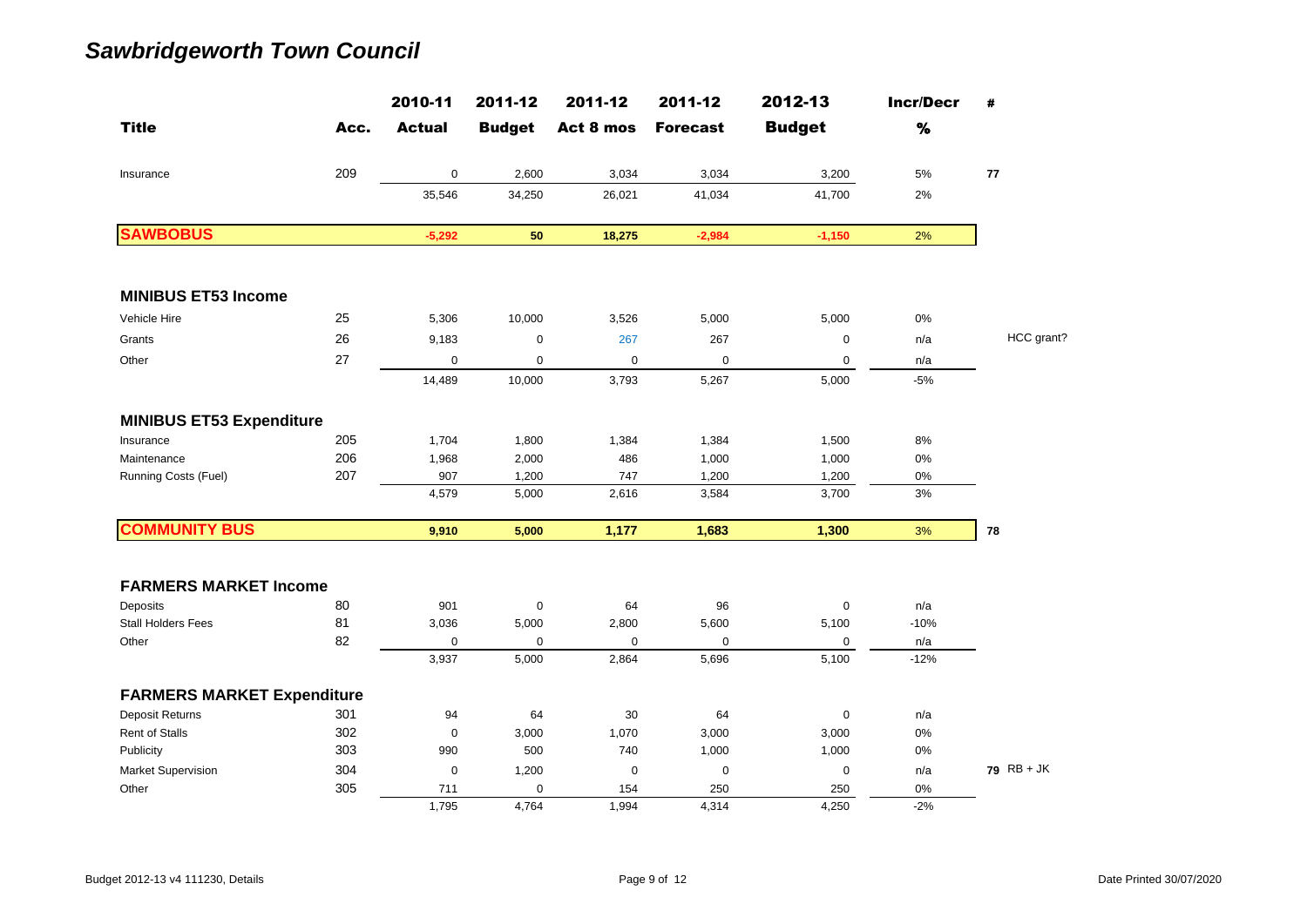|                               |      | 2010-11       | 2011-12       | 2011-12     | 2011-12         | 2012-13       | <b>Incr/Decr</b> | #  |
|-------------------------------|------|---------------|---------------|-------------|-----------------|---------------|------------------|----|
| <b>Title</b>                  | Acc. | <b>Actual</b> | <b>Budget</b> | Act 8 mos   | <b>Forecast</b> | <b>Budget</b> | $\%$             |    |
| <b>FARMERS MARKET</b>         |      | 2,142         | 236           | 870         | 1,382           | 850           | $-2%$            | 80 |
|                               |      |               |               |             |                 |               |                  |    |
| <b>TOTAL INCOME</b>           |      | 1,273,976     | 270,139       | 266,369     | 280,000         | 285,838       | 2%               |    |
| <b>TOTAL EXPENDITURE</b>      |      | 263,150       | 268,139       | 175,154     | 257,341         | 1,258,031     | 80%              |    |
| <b>NET BALANCE</b>            |      | 1,010,825     | 2,000         | 91,215      | 22,659          | $-972,193$    |                  |    |
| <b>To General Reserves</b>    |      | $-60,825$     | $-2,000$      | $\mathbf 0$ | $-25,649$       | 0             |                  | 81 |
| To Specific Reserves          |      | $-950,000$    |               |             | $-1,500$        | $-3,500$      |                  | 82 |
| <b>From General Reserve</b>   |      | 0             |               |             |                 | 22,193        |                  | 83 |
| <b>From Specific Reserves</b> |      | 0             | 0             | 0           | o               | 950,000       |                  | 84 |
| <b>Reserve Movement</b>       |      | $-1,010,825$  | $-2,000$      | 0           | $-27,149$       | 968,693       |                  |    |
| <b>TOTAL NET BALANCE</b>      |      | 0             | 0             | 91,215      | $-2,990$        |               | n/a              |    |
|                               |      |               |               |             |                 |               |                  |    |

| <b>STATEMENT OF RESERVES</b> |   |         |         |         |          |
|------------------------------|---|---------|---------|---------|----------|
| <b>Capital Reserve:</b>      |   |         |         |         |          |
| Civic Centre                 | 0 | 600.000 | 600,000 | 600,000 | 575,000  |
| <b>Memorial Hall</b>         | 0 | 150,000 | 150,000 | 150,000 | 100,000  |
| Conveniences                 | 0 | 80,000  | 80,000  | 80,000  | 80,000   |
| <b>Allotment Security</b>    | 0 | 25,000  | 25,000  | 25,000  | 18,000   |
| <b>Vantorts Park</b>         | 0 | 40,000  | 40,000  | 40,000  | 0        |
| West Road Park               | 0 | 30,000  | 30,000  | 30,000  | $\Omega$ |
| <b>Youth Projects</b>        | 0 | 25,000  | 25,000  | 25,000  | 25,000   |
| <b>Total Capital Reserve</b> | 0 | 950,000 | 950,000 | 950,000 | 798,000  |
| <b>Specific Reserve:</b>     |   |         |         |         |          |
| Sawbobus Reserve             | 0 | 2,000   | 2,000   | 2,000   | 2,000    |
| <b>Community Bus Reserve</b> | 0 | 1,500   | 1,500   | 1,500   | 0        |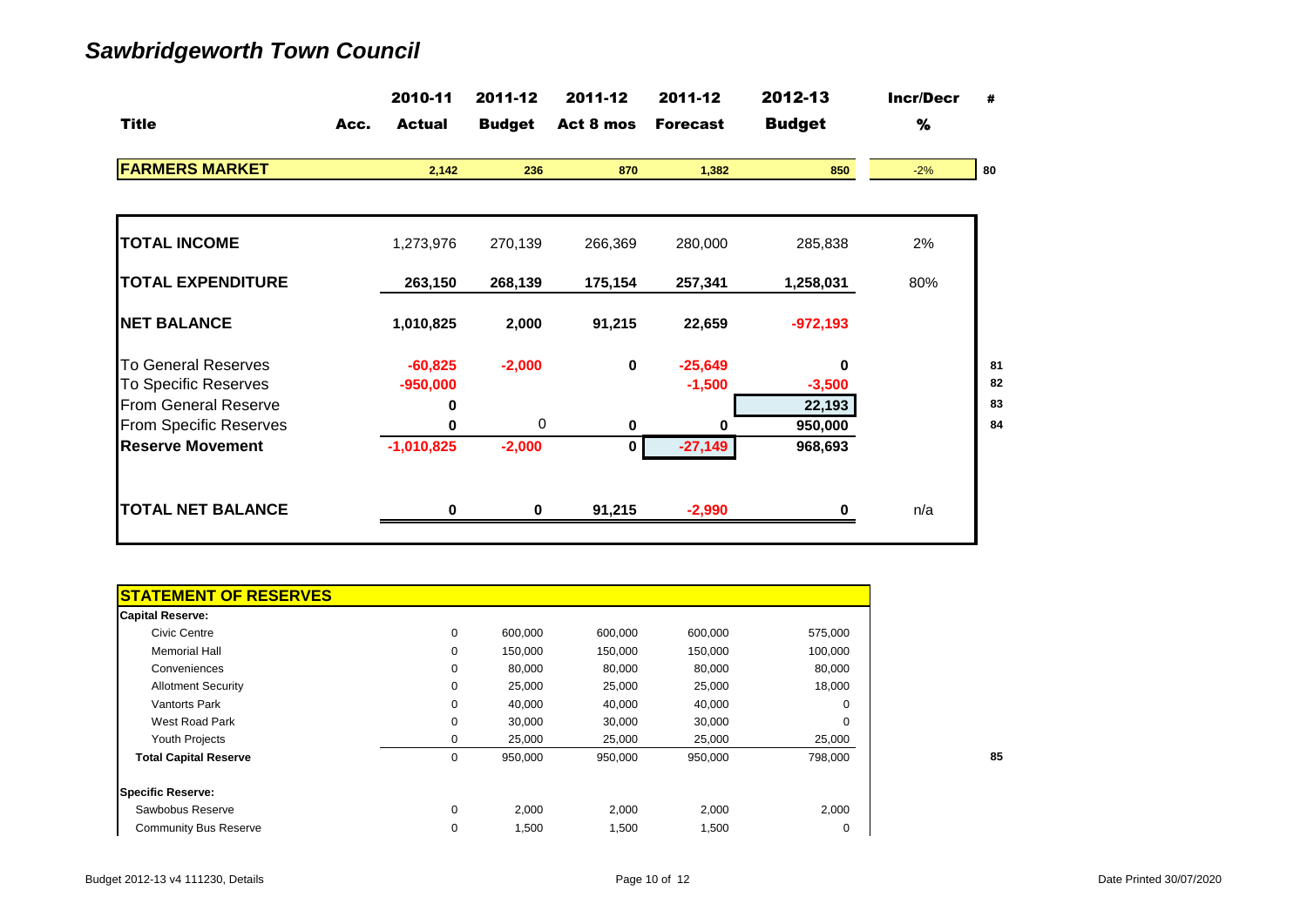|                                 |      | 2010-11       | 2011-12       | 2011-12     | 2011-12         | 2012-13       | <b>Incr/Decr</b> | #  |
|---------------------------------|------|---------------|---------------|-------------|-----------------|---------------|------------------|----|
| <b>Title</b>                    | Acc. | <b>Actual</b> | <b>Budget</b> | Act 8 mos   | <b>Forecast</b> | <b>Budget</b> | %                |    |
| <b>Elections Reserve</b>        |      | $\pmb{0}$     | 500           | 500         | 500             | 500           |                  |    |
| <b>Grants Reserve</b>           |      | $\mathsf 0$   | $\mathbf 0$   | $\mathbf 0$ | $\mathbf 0$     | $\mathbf 0$   |                  |    |
| <b>CCTV Reserve</b>             |      | $\mathbf 0$   | 2,000         | 2,000       | 2,000           | 2,000         |                  |    |
| <b>General Reserve:</b>         |      | 78,992        | 44,825        | 44,825      | 71,974          | 71,974        |                  |    |
| <b>OPENING RESERVES</b>         |      | 78,992        | 1,000,825     | 1,000,825   | 1,027,974       | 874,474       |                  |    |
| <b>TRANSFERS TO:</b>            |      |               |               |             |                 |               |                  |    |
| <b>Capital Reserve:</b>         |      |               |               |             |                 |               |                  |    |
| <b>Civic Centre</b>             |      | 600,000       | 0             | $\mathbf 0$ | $\pmb{0}$       | 0             |                  |    |
| <b>Memorial Hall</b>            |      | 150,000       | $\mathbf 0$   | $\mathbf 0$ | 0               | $\mathbf 0$   |                  |    |
| Conveniences                    |      | 80,000        | $\mathbf 0$   | $\mathbf 0$ | $\mathbf 0$     | $\mathbf 0$   |                  |    |
| <b>Allotment Security</b>       |      | 25,000        | $\mathbf 0$   | $\mathbf 0$ | 0               | 0             |                  |    |
| Vantorts Park                   |      | 40,000        | 0             | $\mathbf 0$ | 0               | 0             |                  |    |
| West Road Park                  |      | 30,000        | 0             | $\mathbf 0$ | 0               | $\mathbf 0$   |                  |    |
| Youth Projects                  |      | 25,000        | 0             | $\mathbf 0$ | $\mathbf 0$     | 0             |                  |    |
| <b>Total to Capital Reserve</b> |      | 950,000       | $\mathbf 0$   | $\mathbf 0$ | $\mathbf 0$     | $\mathbf 0$   |                  | 85 |
| <b>Specific Reserve:</b>        |      |               |               |             |                 |               |                  |    |
| Sawbobus Reserve                |      | 2,000         | 0             | $\mathbf 0$ | $\mathbf 0$     | 2,000         |                  |    |
| <b>Community Bus Reserve</b>    |      | 1,500         | $\mathbf 0$   | $\mathbf 0$ | 5,000           | $\mathbf 0$   |                  |    |
| <b>Elections Reserve</b>        |      | 500           | 0             | $\mathbf 0$ | $\mathbf 0$     | 1,500         |                  |    |
| <b>Grants Reserve</b>           |      | $\mathbf 0$   | 0             | $\mathbf 0$ | 28,272          | $\mathbf 0$   |                  |    |
| <b>CCTV Reserve</b>             |      | 2,000         | 0             | $\mathbf 0$ | 0               | $\mathbf 0$   |                  |    |
| <b>General Reserve:</b>         |      | 44,825        | 2,000         | $\mathbf 0$ | 0               | 0             |                  |    |
|                                 |      | 1,000,825     | 2,000         | $\mathbf 0$ | 33,272          | 3,500         |                  | 86 |
| <b>TRANSFERS FROM:</b>          |      |               |               |             |                 |               |                  |    |
| <b>Capital Reserve:</b>         |      |               |               |             |                 |               |                  |    |
| <b>Civic Centre</b>             |      | $\mathbf 0$   | 0             | $\mathbf 0$ | 25,000          | 575,000       |                  |    |
| <b>Memorial Hall</b>            |      | $\mathbf 0$   | 0             | $\mathbf 0$ | 50,000          | 100,000       |                  |    |
| Conveniences                    |      | 0             | 0             | $\mathbf 0$ | 0               | 95,000        |                  |    |
| <b>Allotment Security</b>       |      | $\mathbf 0$   | 0             | $\mathbf 0$ | 7,000           | 18,000        |                  |    |
| Vantorts Park                   |      | $\mathbf 0$   | 0             | $\mathbf 0$ | 40,000          | 0             |                  |    |
| West Road Park                  |      | $\mathbf 0$   | 0             | $\mathbf 0$ | 30,000          | 0             |                  |    |
| Youth Projects                  |      | 0             | $\mathbf 0$   | $\mathbf 0$ | 0               | 0             |                  |    |